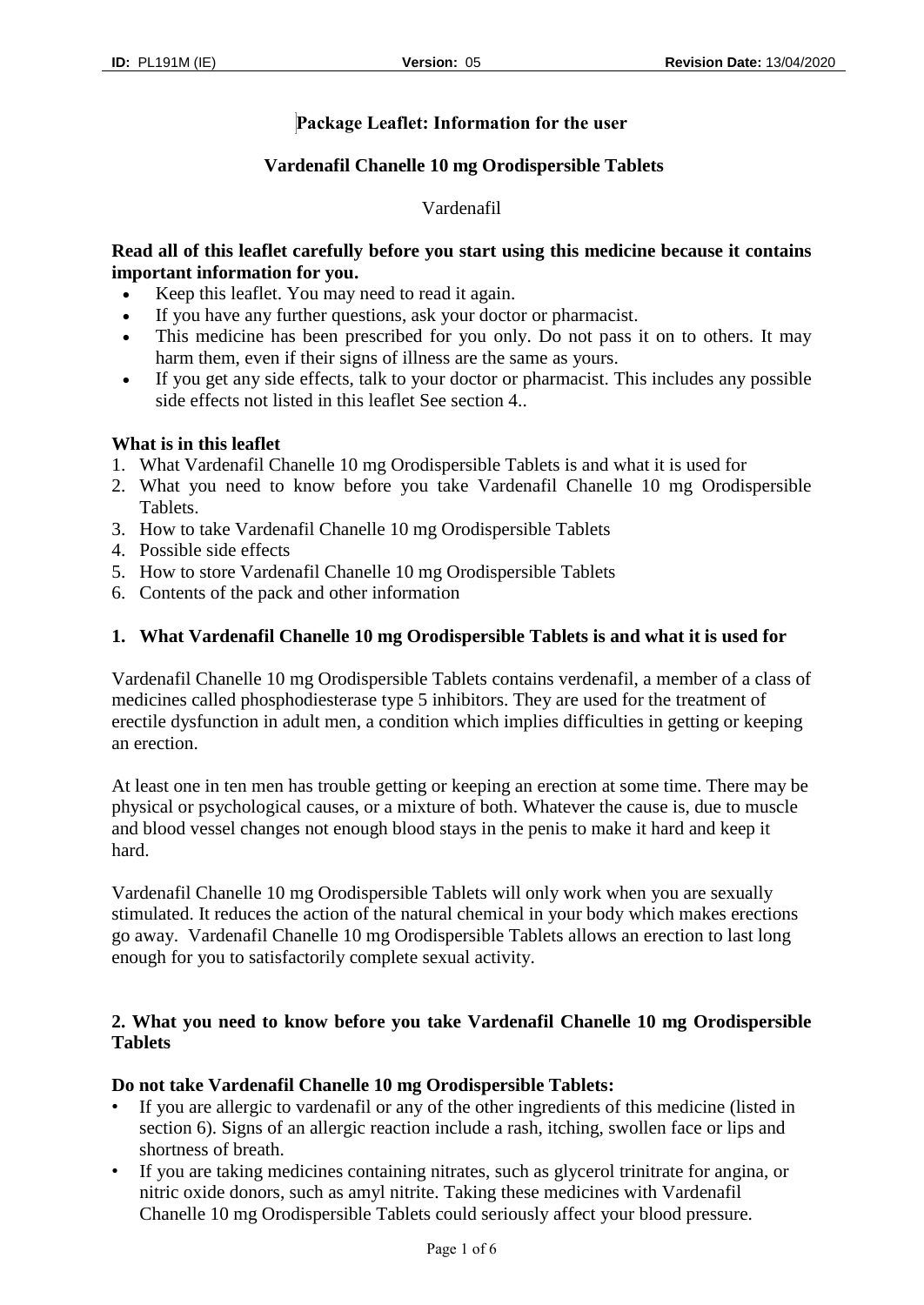- If you are taking ritonavir or indinavir, medicines used to treat human immunodeficiency virus (HIV) infections.
- If you are over 75 years of age and are taking ketoconazole or itraconazole, anti-fungal medicines.
- If you have a severe heart or liver problem.
- If you are having kidney dialysis.
- If you have recently had a stroke or heart attack.
- If you have or have had low blood pressure.
- If your family has a history of degenerative eye diseases (such as retinitis pigmentosa).
- If you have ever had a condition involving loss of vision due to damage to the optic nerve from insufficient blood supply known as non-arteritic ischemic optic neuropathy (NAION).
- If you are taking riociguat. This drug is used to treat pulmonary arterial hypertension (i.e., high blood pressure in the lungs) and chronic thromboembolic pulmonary hypertension (i.e., high blood pressure in the lungs secondary to blood clots). PDE5 inhibitors, such as Vardenafil Chanelle 10 mg Orodispersible Tablets have been shown to increase the hypotensive effects of this medicine. If you are taking riociguat or are unsure tell your doctor.

# **Warnings and precautions**

Talk to your doctor or pharmacist before taking Vardenafil Chanelle 10 mg Orodispersible Tablets.

# **Take special care with Vardenafil Chanelle 10 mg Orodispersible Tablets**

- If you have heart trouble. It may be risky for you to have sex.
- If you suffer from irregular heart beat (cardiac arrhythmia) or inherited heart diseases affecting your electrocardiogram.
- If you have a physical condition affecting the shape of the penis. This includes conditions called angulation, Peyronie's disease and cavernosal fibrosis.
- If you have an illness that can cause erections which won't go away (priapism). These include sickle cell disease, multiple myeloma and leukaemia.
- If you have stomach ulcers (also called gastric or peptic ulcers).
- If you have a bleeding disorder (such as haemophilia).
- If you are using any other treatments for erection difficulties, including vardenafil orodispersibale tablets (see section: Other medicines and Vardenafil Chanelle 10 mg Orodispersible Tablets).
- If you experience sudden decrease or loss of vision, stop taking Vardenafil Chanelle 10 mg Orodispersible Tablets and contact your doctor immediately.

# **Children and adolescents**

Vardenafil Chanelle 10 mg Orodispersible Tablets is not intended for use by children or adolescents under 18.

# **Other medicines and Vardenafil Chanelle 10 mg Orodispersible Tablets**

Please tell your doctor or pharmacist if you are using, have recently used or might use any other medicines, including medicines obtained without a prescription.

Some medicines may cause problems, especially these:

• Nitrates, medicines for angina, or nitric oxide donors, such as amyl nitrite. Taking these medicines with Vardenafil Chanelle 10 mg Orodispersible Tablets could seriously affect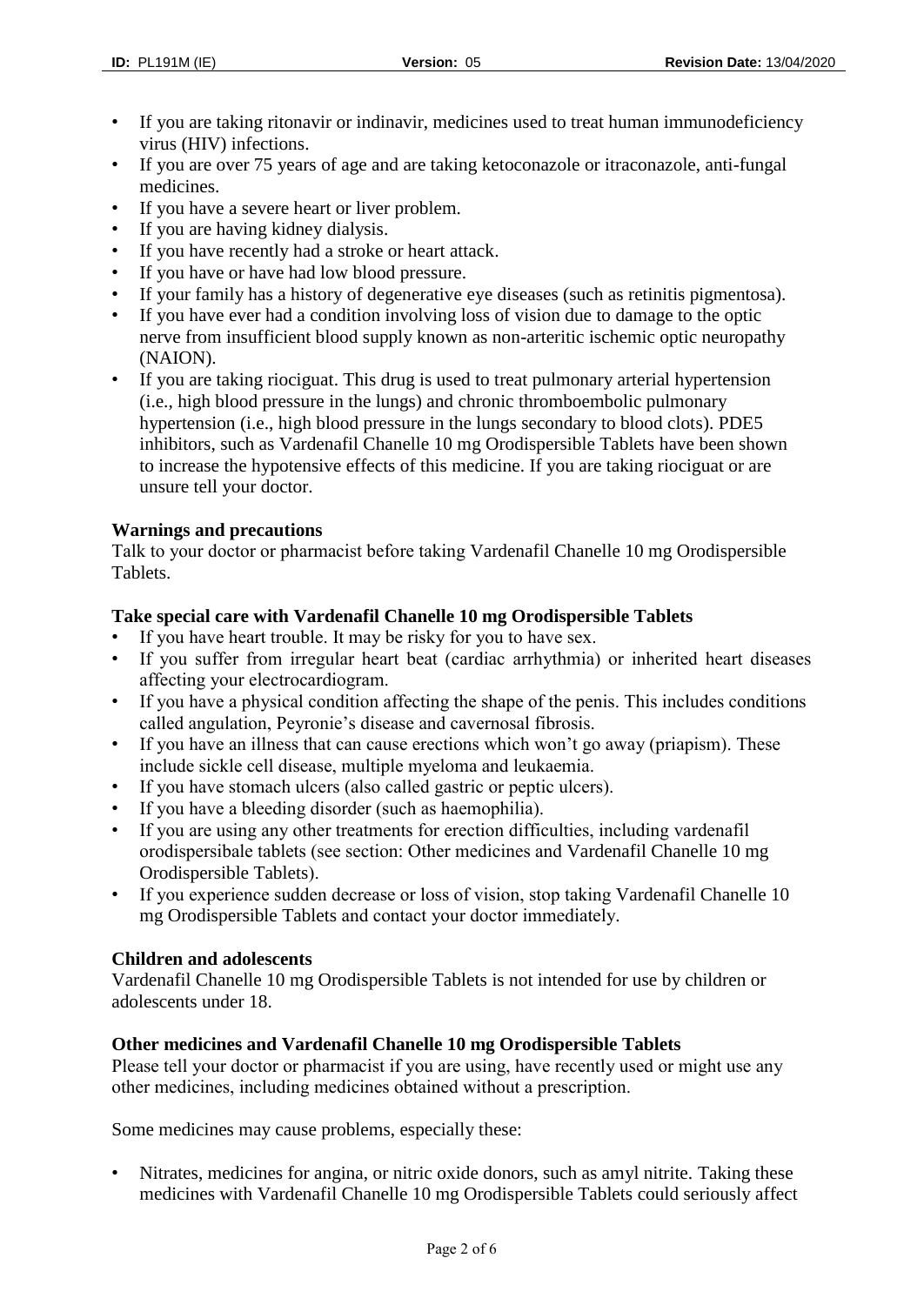your blood pressure. Talk to a doctor before taking Vardenafil Chanelle 10 mg Orodispersible Tablets.

- Medicine for the treatment of arrhythmias, such as quinidine, procainamide, amiodarone or sotalol.
- Ritonavir or indinavir, medicines for HIV. Talk to a doctor before taking Vardenafil Chanelle 10 mg Orodispersible Tablets.
- Ketoconazole or itraconazole, anti-fungal medicines.
- Erythromycin, or clarithromycin, macrolide antibiotics.
- Alpha-blockers, a type of medicine used to treat high blood pressure and enlargement of the prostate (as benign prostatic hyperplasia).
- Riociguat.

Do not use Vardenafil Chanelle 10 mg Orodispersible Tablets combined with any other treatment for erectile dysfunction, including vardenafil film-coated tablets.

## **Vardenafil Chanelle 10 mg Orodispersible Tablets with food, drink and alcohol**

- You can take Vardenafil Chanelle 10 mg Orodispersible Tablets with or without food, but do not take this medicine with any liquid.
- Don't drink grapefruit juice when you use Vardenafil Chanelle 10 mg Orodispersible Tablets. It can interfere with the usual effect of the medicine.
- Alcoholic drink can make erection difficulties worse.

## **Pregnancy, breast-feeding and fertility**

Vardenafil Chanelle 10 mg Orodispersible Tablets is not for use by women.

## **Driving and using machines**

Vardenafil Chanelle 10 mg Orodispersible Tablets might make some people feel dizzy or affect their vision. If you feel dizzy, or if your vision is affected after taking Vardenafil Chanelle 10 mg Orodispersible Tablets don't drive or operate any tools or machines.

#### **Vardenafil Chanelle 10 mg Orodispersible Tablets contains aspartame and sodium**

Aspartame: This medicine contains 1.80 mg aspartame in each 10 mg orodispersible tablet. Aspartame is a source of phenylalanine. It may be harmful if you have phenylketonuria (PKU), a rare genetic disorder in which phenylalanine builds up because the body cannot remove it properly.

Sodium: This medicine contains less than 1 mmol sodium (23 mg) per 10 mg orodispersible tablet that is to say essentially 'sodium-free'.

# **3. How to take Vardenafil Chanelle 10 mg Orodispersible Tablets**

Always take this medicine exactly as your doctor or pharmacist has told you. Check with your doctor or pharmacist if you are not sure.

The recommended dose is 10 mg.

Take a tablet about 25 to 60 minutes before sexual activity. With sexual stimulation you may achieve an erection anywhere from 25 minutes up to four to five hours after taking Vardenafil Chanelle 10 mg Orodispersible Tablets.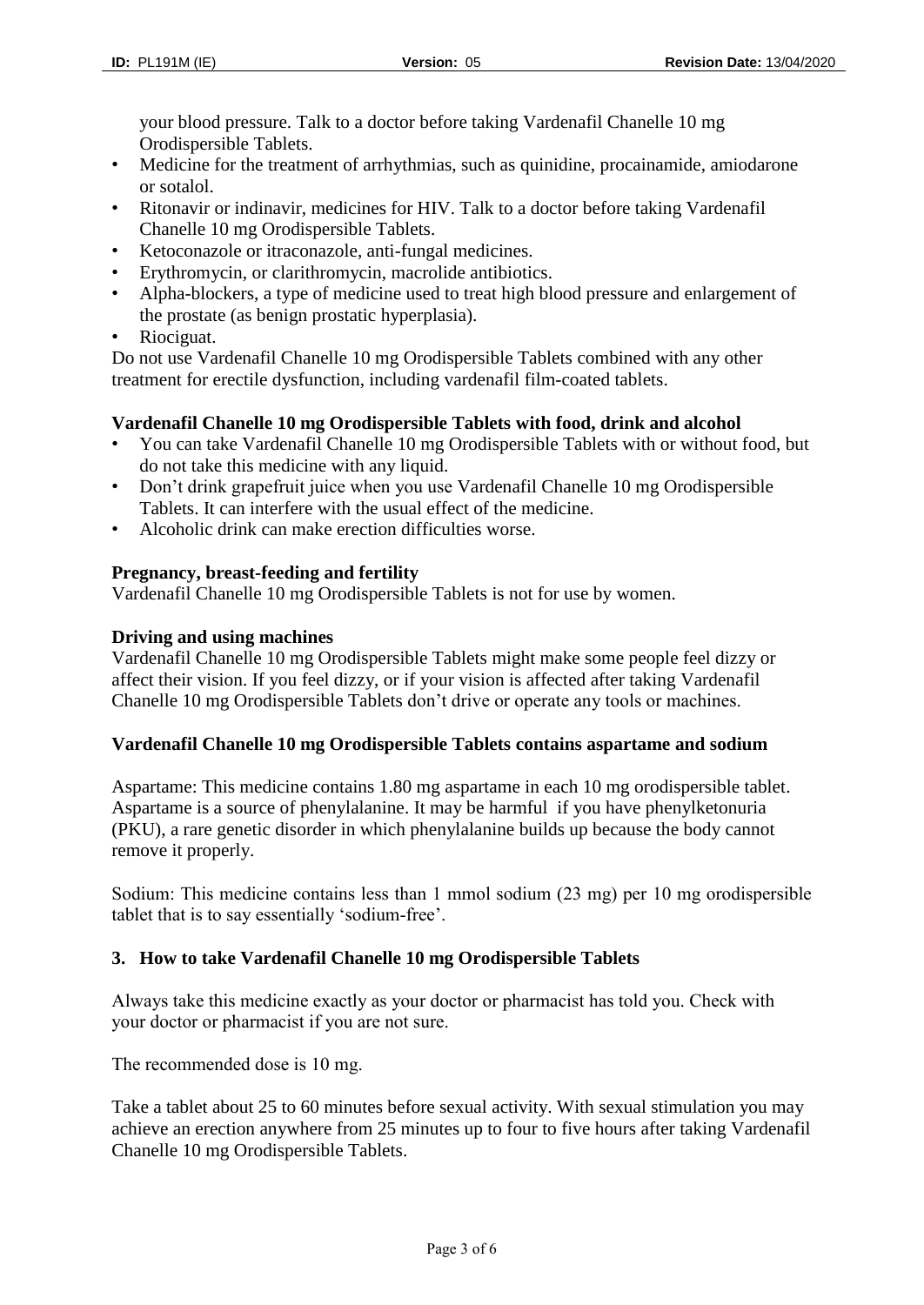- Do not remove the orodispersible tablet from the blister until you are going to take it. With dry hands, pull the blister edge from the blister holder and press gently on top to release the tablet on your hand. Do not crush the tablet.
- Place the entire orodispersible tablet in the mouth, on the tongue, where it will dissolve in seconds, then swallow with saliva. The orodispersible tablet must be taken without any liquid.



**Do not take Vardenafil Chanelle 10 mg Orodispersible Tablets** with any other forms of vardenafil.

**Do not take Vardenafil Chanelle 10 mg Orodispersible Tablets** more than once a day.

Tell your doctor if you think Vardenafil Chanelle 10 mg Orodispersible Tablets is too strong or too weak. He or she may suggest a switch to an alternative Vardenafil Chanelle 10 mg Orodispersible Tablets formulation with a different dose, depending on how well it works for you.

**If you take more Vardenafil Chanelle 10 mg Orodispersible Tablets than you should** Men who take too much Vardenafil Chanelle 10 mg Orodispersible Tablets may experience more side effects or may get severe back pain. If you take more Vardenafil Chanelle 10 mg Orodispersible Tablets than you should, tell your doctor.

If you have any further questions on the use of this medicine, ask your doctor or pharmacist.

#### **4. Possible side effects**

Like all medicines, this medicine can cause side effects, although not everybody gets them. Most of the effects are mild or moderate.

Partial, sudden, temporary or permanent decrease or loss of vision in one or both eyes has been experienced by patients. If any of this happens, stop taking Vardenafil Chanelle 10 mg Orodispersible Tablets and contact your doctor immediately.

Sudden decrease or loss of hearing has been reported.

Cases of sudden death, fast or altered heart beat, heart attack, chest pain, and trouble in cerebral circulation (including temporarily decreased blood flow to parts of the brain and bleeding in the brain) have been reported in men taking vardenafil. Most of the men who experienced these side effects had heart problems before taking this medicine. It is not possible to determine whether these events were directly related to vardenafil.

The chance of having a side effect is described by the following categories: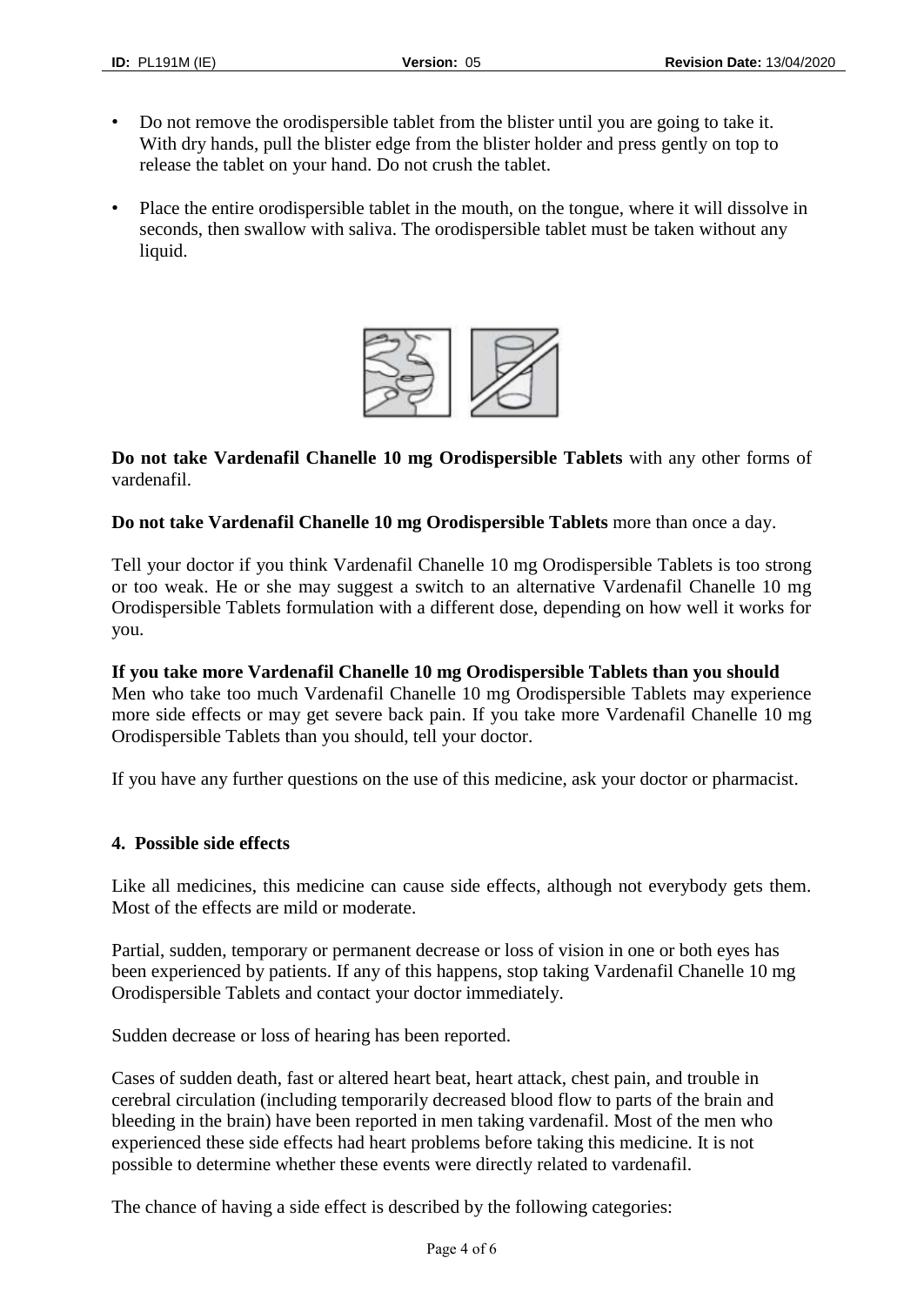#### **Very common** (may affect more than 1 in 10 users):

• Headache

**Common** (may affect up to 1 in 10 users):

- Dizziness
- Flushing
- Blocked or runny nose
- Indigestion

**Uncommon** (may affect up to 1 in 100 users):

- Swelling of skin and mucous tissue including swollen face, lips or throat
- Sleep disorder
- Numbness and impaired perception of touch
- Sleepiness
- Effects on vision; redness of the eye, effects on colour vision, eye pain and discomfort, light sensitivity
- Ringing in the ears; vertigo
- Fast heart beat or pounding heart
- Breathlessness
- Stuffy nose
- Acid reflux, gastritis, abdominal pain, diarrhoea, vomiting; feeling sick (*nausea*), dry mouth
- Raised levels of liver enzymes in your blood
- Rash, reddened skin
- Back or muscle pain; increase in blood of a muscle enzyme (*creatine phosphokinase*), muscle stiffness
- Prolonged erections
- Malaise

**Rare** (may affect up to 1 in 1,000 users):

- Inflammation of the eyes (*conjunctivitis*)
- Allergic reaction
- Anxiety
- Fainting
- Amnesia
- Seizure
- Increased pressure in the eye (*glaucoma*), lacrimation increased
- Effects on the heart (such as heart attack, altered heart beat or angina)
- High or low blood pressure
- Nose bleed
- Effect on results of blood tests to check liver function.
- Sensitivity of the skin to sun light
- Painful erections
- Chest pain
- Temporarily decreased blood flow to parts of the brain

**Very rare** (may affect less than 1 in 10,000 users) **or not known** (frequency cannot be estimated from the available data):

- Blood in the urine *(haematuria)*
- Penile bleeding *(penile haemorrhage)*
- Presence of blood in the semen *(haematospermia)*
- Sudden death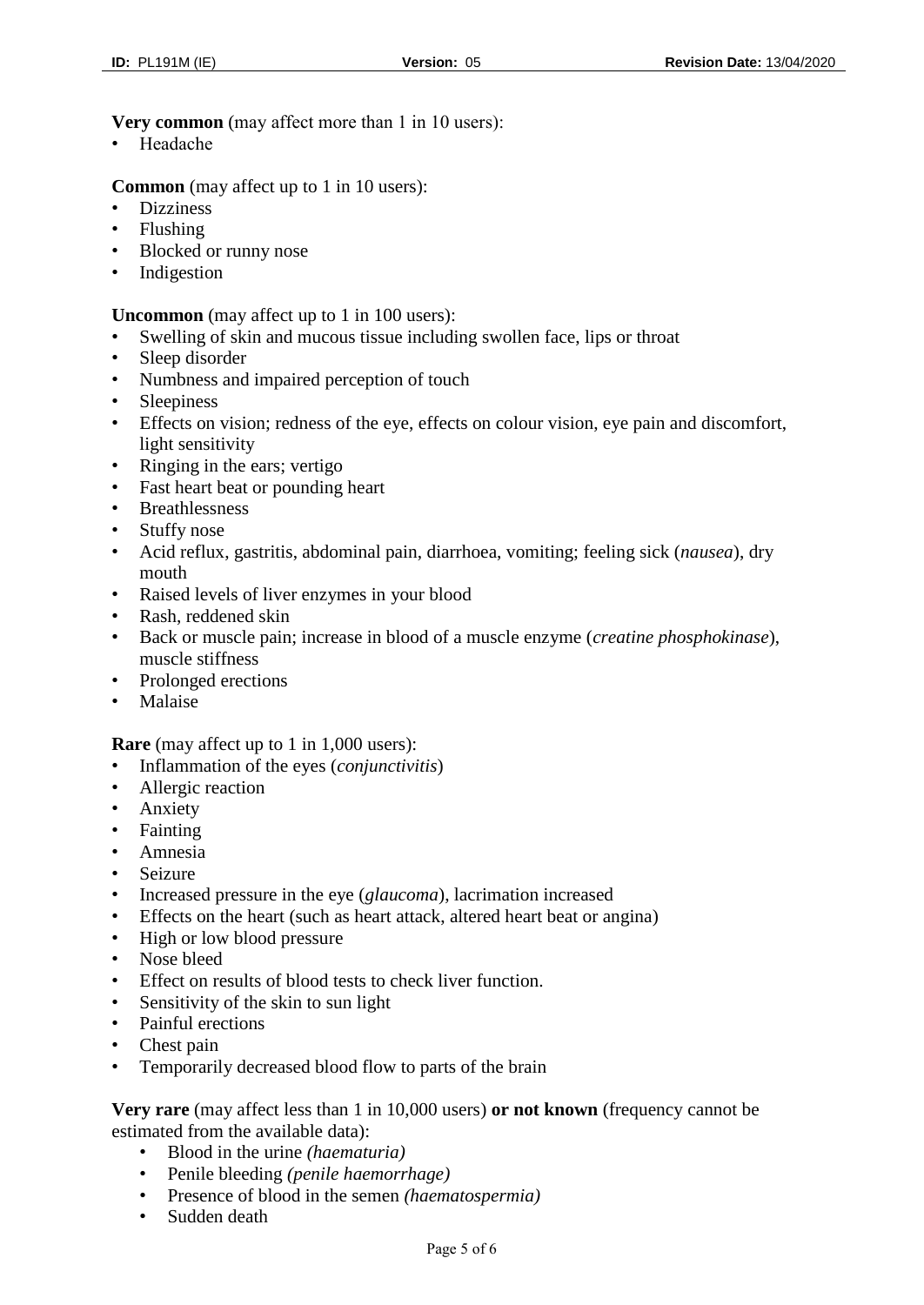• Bleeding in the brain

#### **Reporting of side effects**

If you get any side effects, talk to your doctor or pharmacist. This includes any possible side effects not listed in this leaflet. You can also report side effects directly via HPRA Pharmacovigilance, Earlsfort Terrace, IRL - Dublin 2, Tel: +353 1 6764971, Fax: +353 1 6762517, Website: www.hpra.ie, email: medsafety@hpra.ie. By reporting side effects you can help provide more information on the safety of this medicine.

# **5. How to store Vardenafil Chanelle 10 mg Orodispersible Tablets**

Keep this medicine out of the sight and reach of children.

This medicine does not require any special storage conditions.

Do not use this medicine after the expiry date which is stated on the carton after "EXP". The expiry date refers to the last day of that month.

Do not throw away any medicines via wastewater or household waste. Ask your pharmacist how to throw away medicines you no longer use. These measures will help protect the environment.

## **6. Contents of the pack and other information**

#### **What Vardenafil Chanelle 10 mg Orodispersible Tablets contains**

- The active substance is vardenafil. Each orodispersible tablet contains 10 mg of vardenafil (as vardenafil hydrochloride trihydrate).
- The other ingredients of the tablets are:
- Cellulose microcrystalline, sodium starch glycolate, silica colloidal anyhydrous, magnesium stearate, aspartame (E951), peppermint flavour and sodium stearyl fumarate.

# **What Vardenafil Chanelle 10 mg Orodispersible Tablets looks like and contents of the pack**

Vardenafil Chanelle 10 mg Orodispersible Tablets are white to off white plain round tablets.

The tablets are available in blister packs of 1, 2, 4 or 8 tablets.

Not all pack sizes may be marketed.

#### **Marketing Authorisation Holder and Manufacturer**

The marketing authorisation holder and manufacturer is Chanelle Medical, Dublin Road, Loughrea, Co. Galway, Ireland.

Manufacturer: Aristo Pharma GmbH Wallenroder Straße 8-10